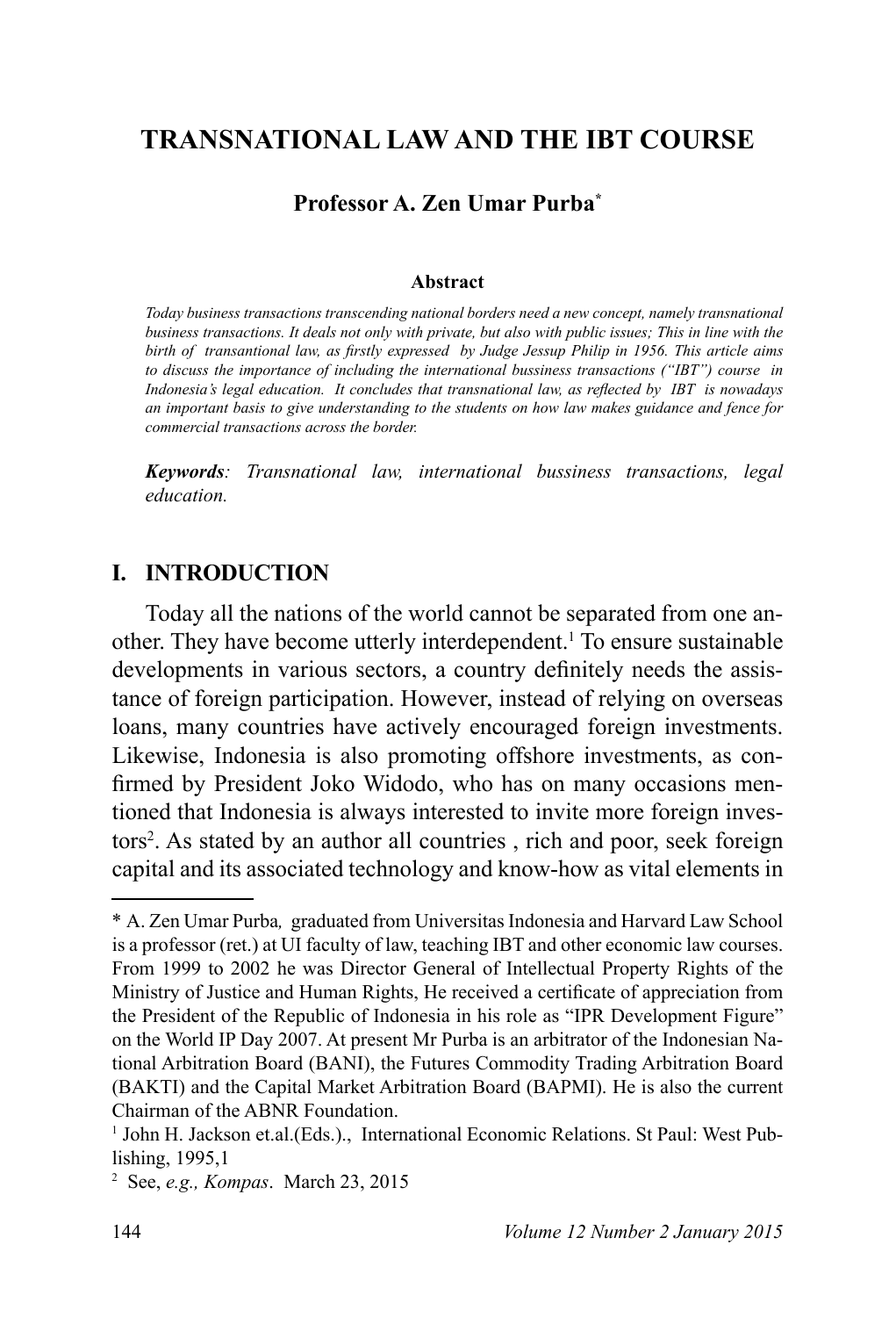their plans for national economic development."<sup>3</sup>

The data from the Indonesian investment authority, known as *Badan Koordinasi Penanaman Modal* ("BKPM"), show a consistent increase in foreign investments into Indonesia, as described below (in million USD):

| 2012 | 24,564.7 |
|------|----------|
| 2013 | 28,617.5 |
| 2014 | 28,529.7 |
|      |          |

The FDI<sup>4</sup> participation as described above is only one example of the common cross-border activities. Another example may include the practice of dispute settlements. Indonesia has been dealing with a number of such cases involving other countries. The Amco, Karaha Bodas, Newmont Mining, Churchill Plc, and National Car are to mention some.

Additionally, being an active trading country, Indonesia is a member of the World Trade Organization ("WTO"), and this entails an obligation to abide by all the rules and regulations established by the WTO. The National Car case mentioned above is only one of the consequences of Indonesia's accession to such international trade organization.

Not least importantly is that we find a number of other commercial activities at the domestic level which also involve foreign participation, for example the franchise or other licensing schemes.

The above commercial activities, in part, fall under the jurisdiction of public international law. However, it should be noted that public international law is a very soft system<sup>5</sup>. Unlike the national legal system, public international law does not have strong power, for it lacks enforcement authorities. This is especially due to the fact that the power vested in public international law is solely derived from the mandate granted by the national authorities.

<sup>3</sup> Jeswald W. Salacuse, The Three Laws On International Investment. Oxford: Oxford University Press, 2013, vii

<sup>4</sup> FDI means foreign direct investment. Portfolio investment is excluded.

<sup>&</sup>lt;sup>5</sup> See IA hearer, Starke' international Law. London: Butterworths, 1994, 16 et seq.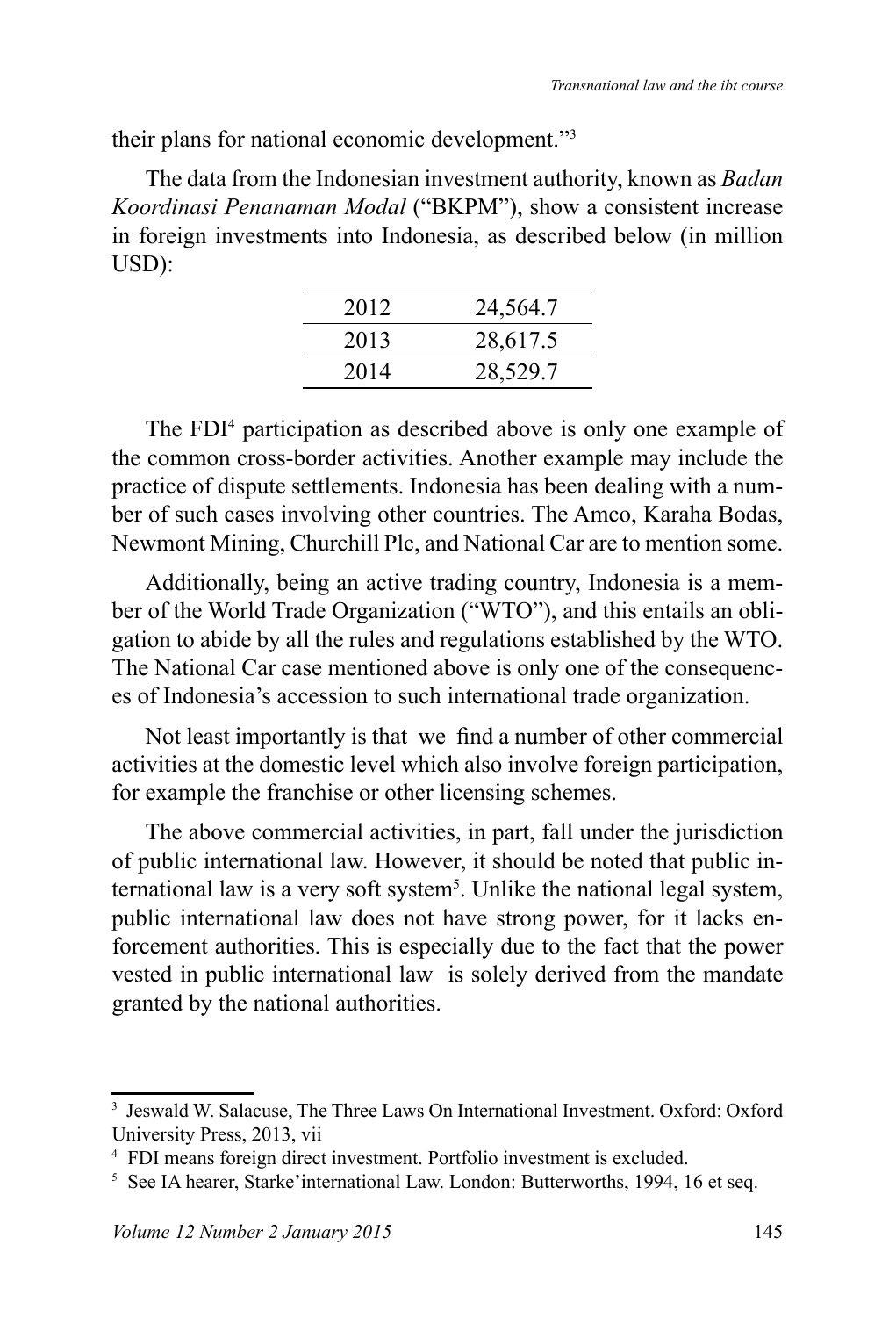#### **II. TRANSNATIONAL LAW**

#### **A. The Concept**

Judge Philips Jessup, in his 1956 Storrs Lectures, came with a new concept which essentially combines more than two laws. Jessup writes:

I shall use, instead of 'intern law', the term 'transnational law' to include all national law which regulates actions or events that transcend national frontiers. Both public and private international laws are included, as are other rules which do not wholly fit into such standard categories*.*

The term "transnational law" as used by Jessup can be summarized into the following key elements:

- a. public international law
- b. international private law
- c. other rules/national law
- d. transcend national frontiers

The above elements show an "international legal process", which is referred to by Prof. Harold Koh as "the theory and practice of how public and private actors interact in a variety of public and private, domestic and international fora to make, interpret, internalize and enforce rules of transnational law"7

# **B. Jessup's Supporters**

Jessup's view on transnational law was fervently supported by a number of legal scholars such as those from Yale and Harvard Universities. Prof Koh, whose comments were stated above, is one of the active proponents of Jessup. In one of his numerous writings, Prof. Harold Koh in *Why Transnational Law Matters*, states:

Transnational law represents a kind of hybrid between domestic and international law that can be downloaded, uploaded, or transplanted from one national system to another. Transnational law is becoming

<sup>&</sup>lt;sup>6</sup> Philip Jessup, *Transnational Law 136 (1956)* 

<sup>7</sup> Harold H. Koh in Pieter HE Bekker et al (Eds.) Making Transnational Law Work In The Global Economy, Cambridge: Cambridge University Press, xvi, 2010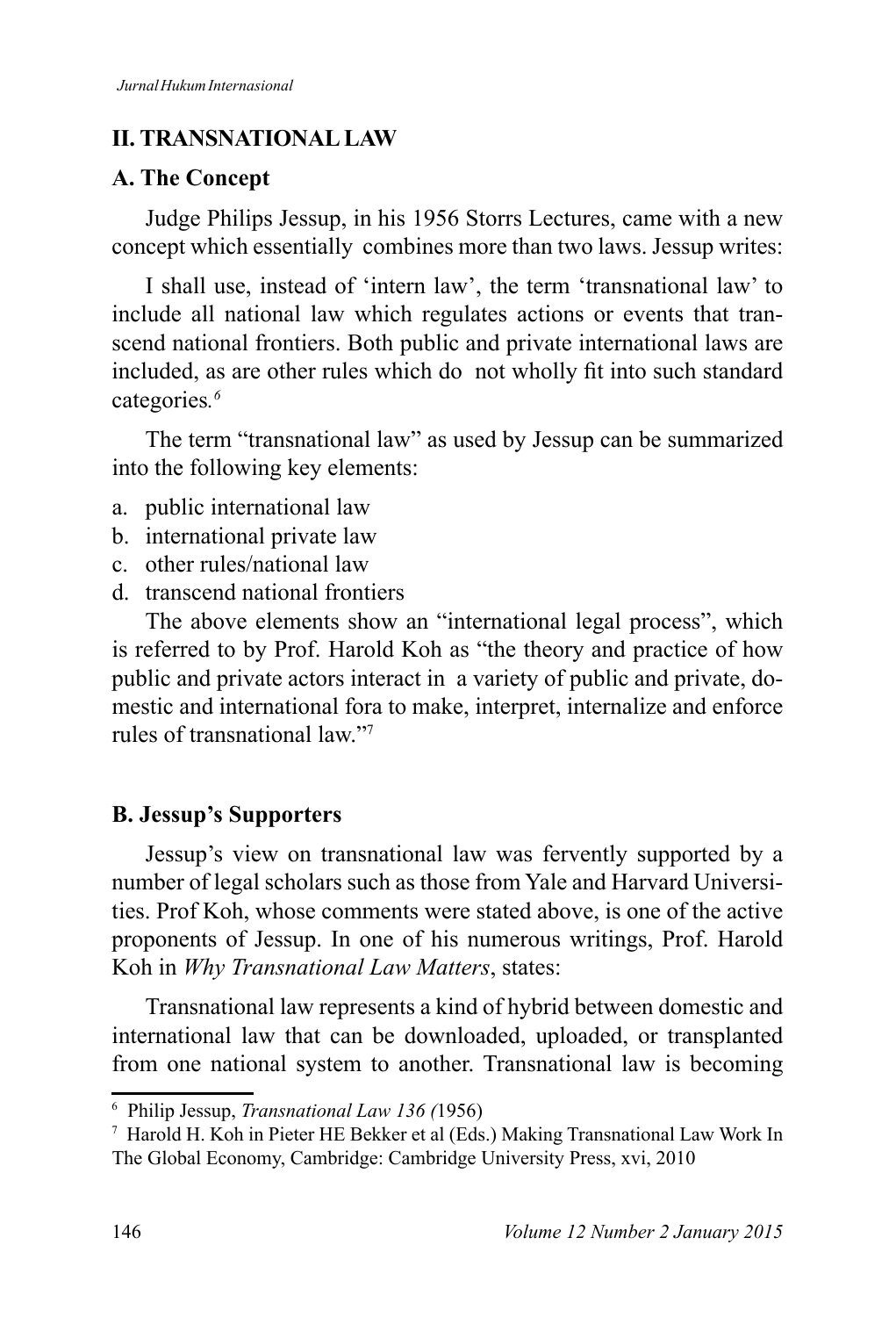incr easingly important because it increasingly governs and influences our lives<sup>8</sup>

The term "hybrid" as used by Koh is actually proper in that transnational law can be used in either national or international law. We should also note another important point made by Prof Harold Koh, indicating how crucial transnational law that "governs and influences our lives." Furthermore. Koh also highlights the significance of transnational law by commenting "There is much more that can be said, but it should be obvious by now that transnational law clearly matters*".*

As regards the transnational law, we have to appreciate the contributions made by other scholars who also actively played a part in the development of transnational law. Prof Detlev Vagts of Harvard Law School, for example, has authored coursebooks on translational law, as can be seen from the following remarks cited from his book:

This volume is intended to provide the teaching materials needed for a course in transnational business problems. It was in effect the spin off from the coursebook, **Transnational Legal Problems**, developed from three editions by Professor Steiner and myself*. 10*

Outside the US, in Europe, Prof Christian Tietje also writes:

The Transnational Economic Law Research Center, which has, at least in Germany, a unique and outstanding research profile concerning legal questions of economic relevance transcending national frontiers, closely follows Jessup's approach. As outlined in this issue, we are convinced that a modern approach towards legal issues of international economics has to follow the analytical path of Jessup and transnational law*. 11*

In China, Prof. Jack Goldsmith describes the development of transnational law as follows:

<sup>&</sup>lt;sup>8</sup> Harold Hongju Koh, *Why Transnational Law Matters*, 24 Penn St. Int'l L. R. 745  $(2006)$ , 745

<sup>9</sup> *Ibid.*

<sup>10</sup> Detlev F Vagts, Transnational Business Problems. New York: The Foundation Press, xix, 1986]

<sup>&</sup>lt;sup>11</sup> Christian Tietje (et.al.)(Eds), *Philip Jessup's Transnational Law Revisited*, Essays in Transnational Law, No 50/Feb 2006, Institute for Economic Law, Martin Luther University, Halle-Wittenberg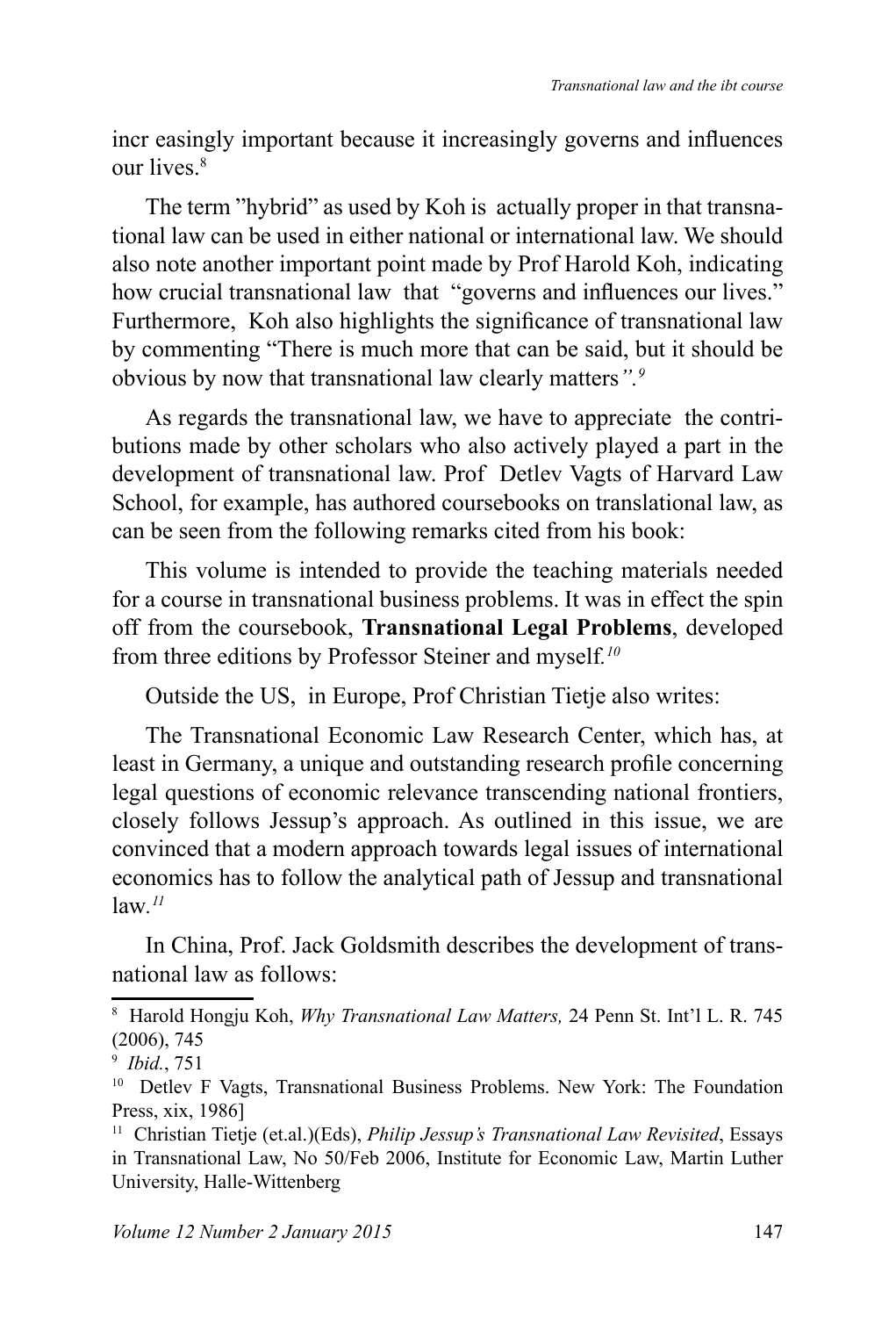#### *Jurnal Hukum Internasional*

Peking University of Transnational Law comes much closer than law schools in other countries (most notably, those in the United States) to Jessup's vision of how transnational law should be studied.<sup>12</sup>

Prof Harold Berman, a distinguished Harvard law professor teaching, among others Soviet law and international trade, proposes a different name for transnational law. He writes:

Let us leave the definition of international law as it is, but let us find a new name  $\dots\dots\dots\dots$  We speak of a world economy, not only an international economy or even a transnational economy:.............. Similarly we will come, I believe, perhaps even before the twenty first century, to speak of world law.<sup>13</sup>

A number of Prof Detlev Vagts' ex students presented a book to the professor in celebration of his birthday. Pieter Bekker, one of the editors, writes:

The influence of the transnational law school on the academy has been profound and lasting. Today a number of scholarly student-run journals which are devoted to international and comparative feature the word "transnational" in their title.<sup>14</sup>

Even Prof Steiner acknowledges the relatively new trend in transnational law:

Traditional classifications of the many bodies of law and kinds of transactions germane to international life bowed to the new circumstances and to a fresh vocabulary. The term "transnational" emerged as a winner $15$ 

Transnational law is nowadays considered a crucial part of the modern legal tools to solve problems in the global world. However, both the traditional public international law and international private law are still needed to provide a basic map of universal law.

 $12$  Jack Goldsmith, PKU Transnational L. R. Vol. 1 Issue 1, 2013, 7

<sup>&</sup>lt;sup>13</sup> Harold Berman, *World Law*, 18 Fordham Int'l L.J. 1617 (1995)

<sup>14</sup> Pieter HE Bekker (et al), Op.Cit,3

<sup>&</sup>lt;sup>15</sup> Henry J. Steiner in *Ibid*, 10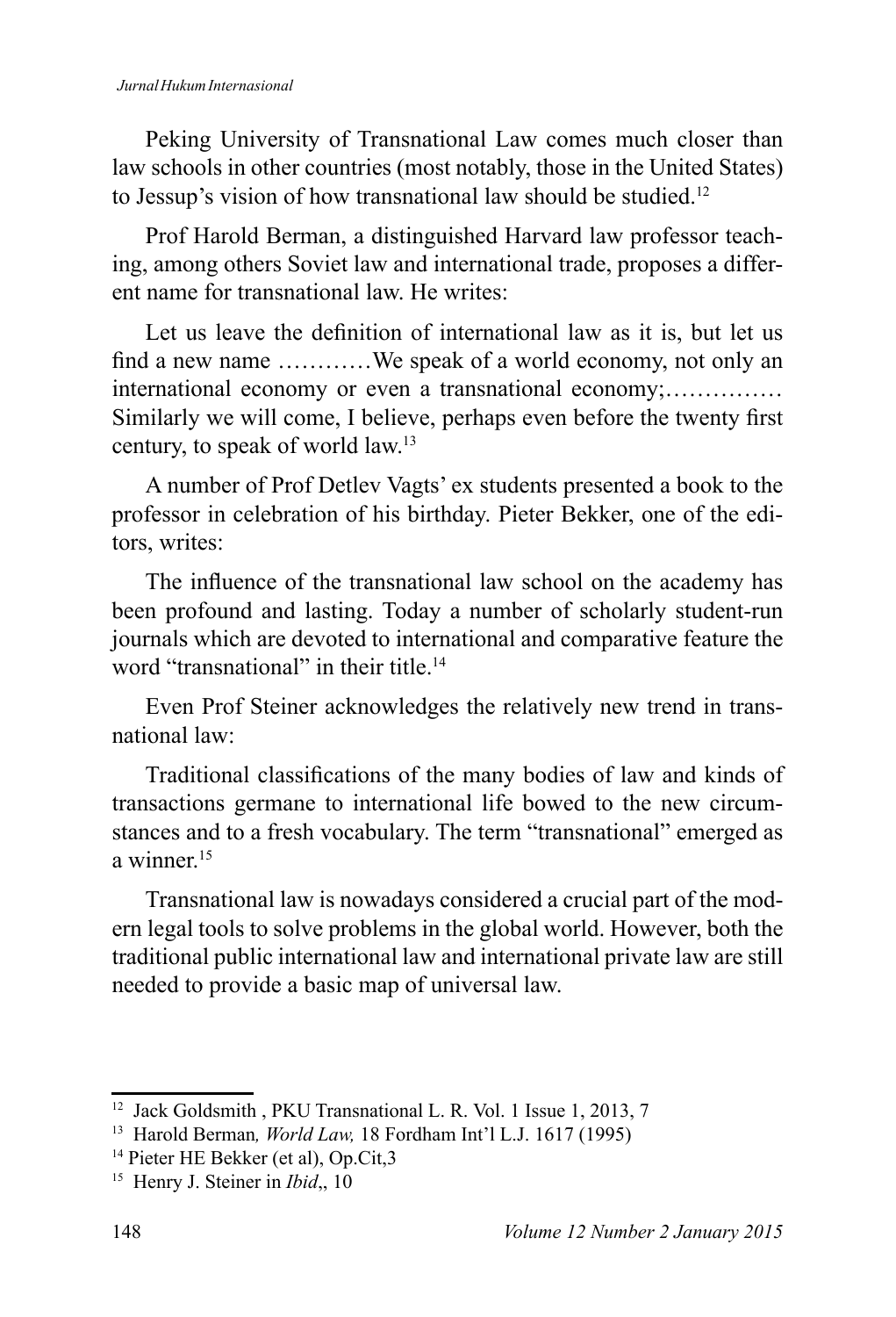#### **III.INTERNATIONAL BUSINESS TRANSACTIONS ("IBT") COURSE AT THE UNIVERSITAS INDONESIA**

The transnational trend has extended to university education. A number of well-known universities have offered courses in transnational law. In fact, this phenomenon has been well predicted by Prof Harold Koh, who remarks, "the study of transnational law will soon also affect and be reflected in all aspects of our legal education"<sup>16</sup>. In light of the above, the Faculty of Law of the Universitas Indonesia ("FLUI"), which has an International Law Department, also offers the IBT, This is addition to the conventional public internatoional law and international private law, and various courses related to transnational law, such as foreign direct investment and transnational lending, trade-related international investment, trade-related intellectual property rights, management of oean resources, transnational disputes settlement and transnational negotiation,

The IBT course at FLUI was first introduced by the late Teuku H. Mohammad Radhie, who focused on contracts subject, and designed for undergraduate students (S I level to obtain *Sarjana Hukum/"*SH*")*, Now it is so taught to the postgraduate or master program (S II level to obtain *Magister Hukum*/"MH").

I further developed the course by including some issues relevant to Indonesia. This country-specific course design is in line with Prof. Folsom's view:

Teachers of International Business Transactions disclose an extensive range of ideas regarding what topics are most important to the course. Many use their own materials not only because there are few casebooks and coursebooks in the field, but also, and more often, because of a strongly held commitment to a particular course focus.<sup>17</sup>

In other words, IBT depends heavily on the particular situation unique to a specific country.

The IBT course aims to study the legal aspects relating to com-

<sup>&</sup>lt;sup>16</sup> Harold H. Koh, *Why Transnational Law Matters*, 24 Penn St. Int'l L. R. 745 *Ibid*.

<sup>&</sup>lt;sup>17</sup> Ralph H. Folsom et.al (Eds), International Business Transactions. St Paul: West Publishing, 1991, xxiii-xxiv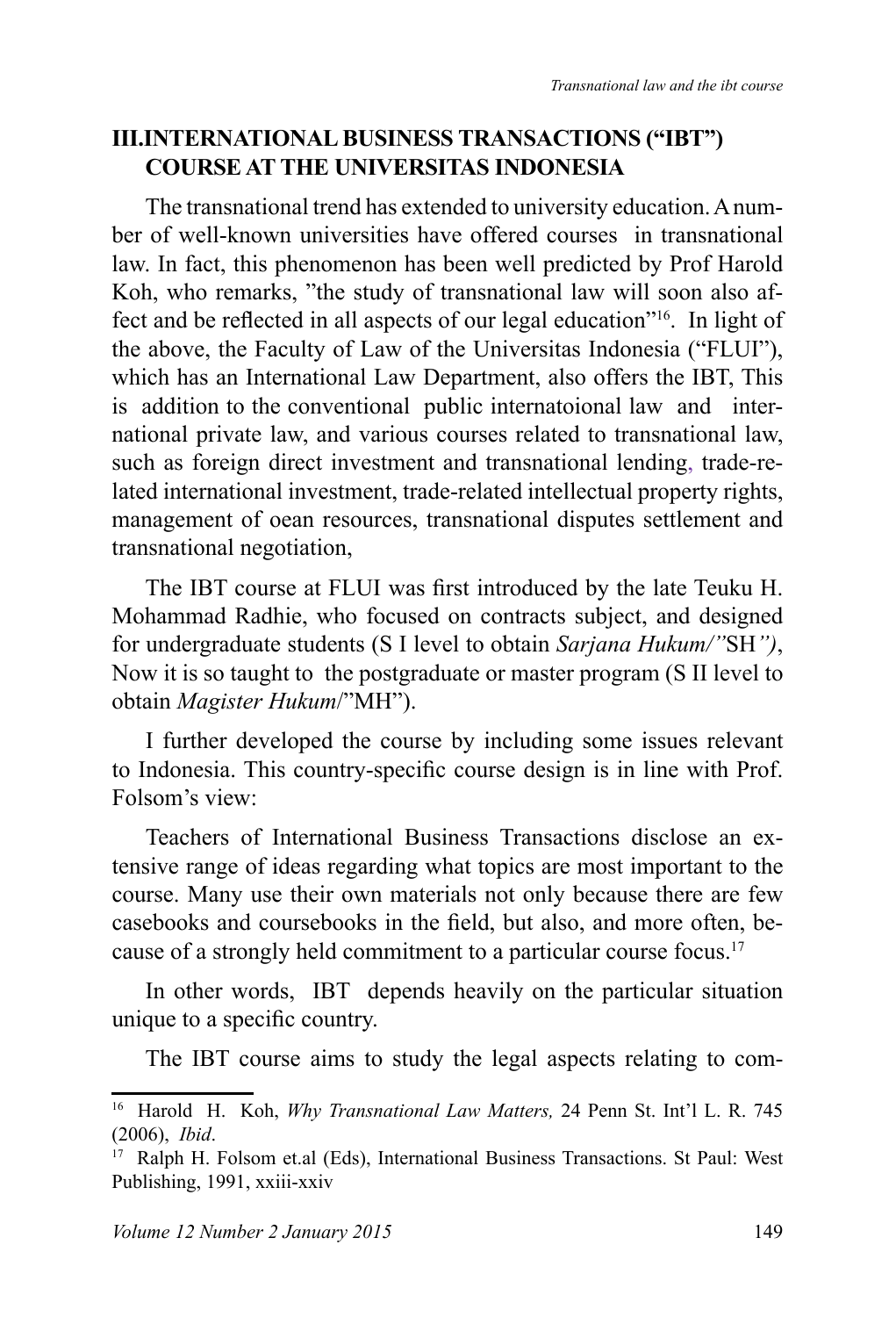mercial transactions transcending national borders, both public international law, and international private law as well as relevant domestic laws. IBT therefore is a course that closely reflects the concept of transnational law. Even though IBT still uses the term "international", it is mainly attributable to administrative reasons. For sure it wholly represents the concept and meaning of transnational law.

# A. Postgraduate Program

IBT that I teach is in the postgraduate program. Hence, the students are still required to master a wide range of laws such as public international law, international private law, contracts, company law and investment law, the courses that were offered in their undergraduate studies. However, as there are also a few students who are not SH, they do not have any prior legal knowledge as mentioned above. Therefore it is bad for them because they could not actively participate in the discussion.

These non SH students come from various disciplines, including from the faculty of engineering, economics, accountancy, literature and even philosophy. I think they are wrong when they believe that one will understand law by directly taking the postgraduate program. If they want to study law, they should attend the undergraduate law program. They must study some crucial basic legal concepts, principles and theories such as the principles of contracts, torts, criminal acts, legal procedures, juristic persons or international treaties.

# **B.** IBT Topics

1. Scope

The scope of IBT covers the issues of flow of goods, investments and licensing.<sup>18</sup> Having taken this course, the students are expected to fully understand the legal aspects of various commercial transactions transcending national boundaries and capable to describe all in scientific writings.

# 2 Nature

Laws transcend national boundaries. 'Transcending' means going

<sup>&</sup>lt;sup>18</sup> *Ibid*, 26 et.seq.;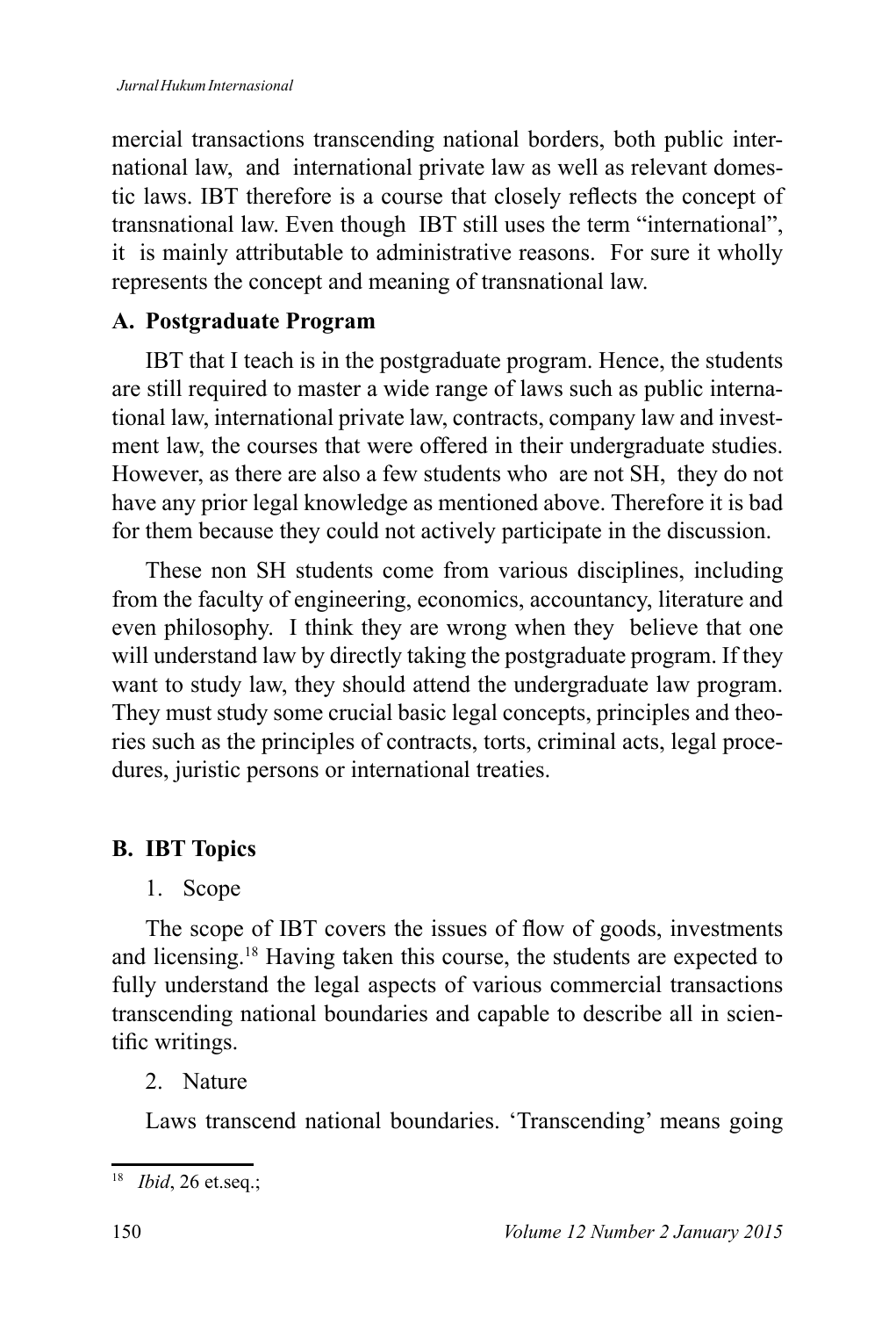beyond states, and therefore transcendence constitutes a key element of an IBT, without which no transactions would qualify as IBT. Unlike international private law, IBT is also dealing with public aspects of transactions.

3. Actors

Actors in IBT are among others transnational/multinational corporations (TNCs/MNCs), States and professionals.<sup>19</sup> An in-depth discussion on the issues of TNCs is conducted in the hope that the students will understand that today virtually all economic activities are almost entirely dominated by TNCs. The students learn in depth about TNCs from PT Muchlinski's book.

States are the most important actors as States are the highest authority in the world where IBT takes place. The power of a State is to be directly exercised by (1) implementing its governing functions (*jure imperii*) (2) playing its role in a private capacity to sign a business contract (*jure gestionis*); or (3) delegating its roles to State-owned enterprises.<sup>21</sup>

These days professionals play an important role as actors in IBT. Let us take a look at a lawyer. As a professional, a lawyer is firstly asked by investors from abroad whether there is a standard law practiced in the destination country. The next question is whether there is a contract law in that country. It is universally understood that the law has the force to protect a person's assets. Given the above, it is obvious that lawyers hold a key position in IBT.<sup>22</sup> In addition to lawyers, other professionals that have a crucial part in IBT may include, inter alia: accountants, financial analysts, notaries, and appraisers. $23$ 

4. Legal systems

The legal system is basic to the operation of law. Generally, there are at least 3 main legal systems, namely the common law, civil law and

<sup>&</sup>lt;sup>19</sup> *Ibid.*, , 10 et.seq.; M. Sornarajah, The International Law On Foreign Investment. Cambridge: Cambridge University Press, 2010, 65 et.seq.

<sup>&</sup>lt;sup>20</sup> PT Muchlinski, Multinational Enterprises And The Law. Oxford: Blackwell Publishers Ltd., 2007. (tidak ada no halaman)

<sup>&</sup>lt;sup>21</sup> *Ibid..,* 69; Ray August et.al.(Eds). International Business Law. Upper Saddle River: Pearson. 2009, 139.

 $22$  In particular see, Ralph H. Folsom et.al. (Eds), op.cit, 22 et.seq.

<sup>&</sup>lt;sup>23</sup> Cf.: Law No 8 Year 1995 on Stock Market, State Gazette 1995 No 64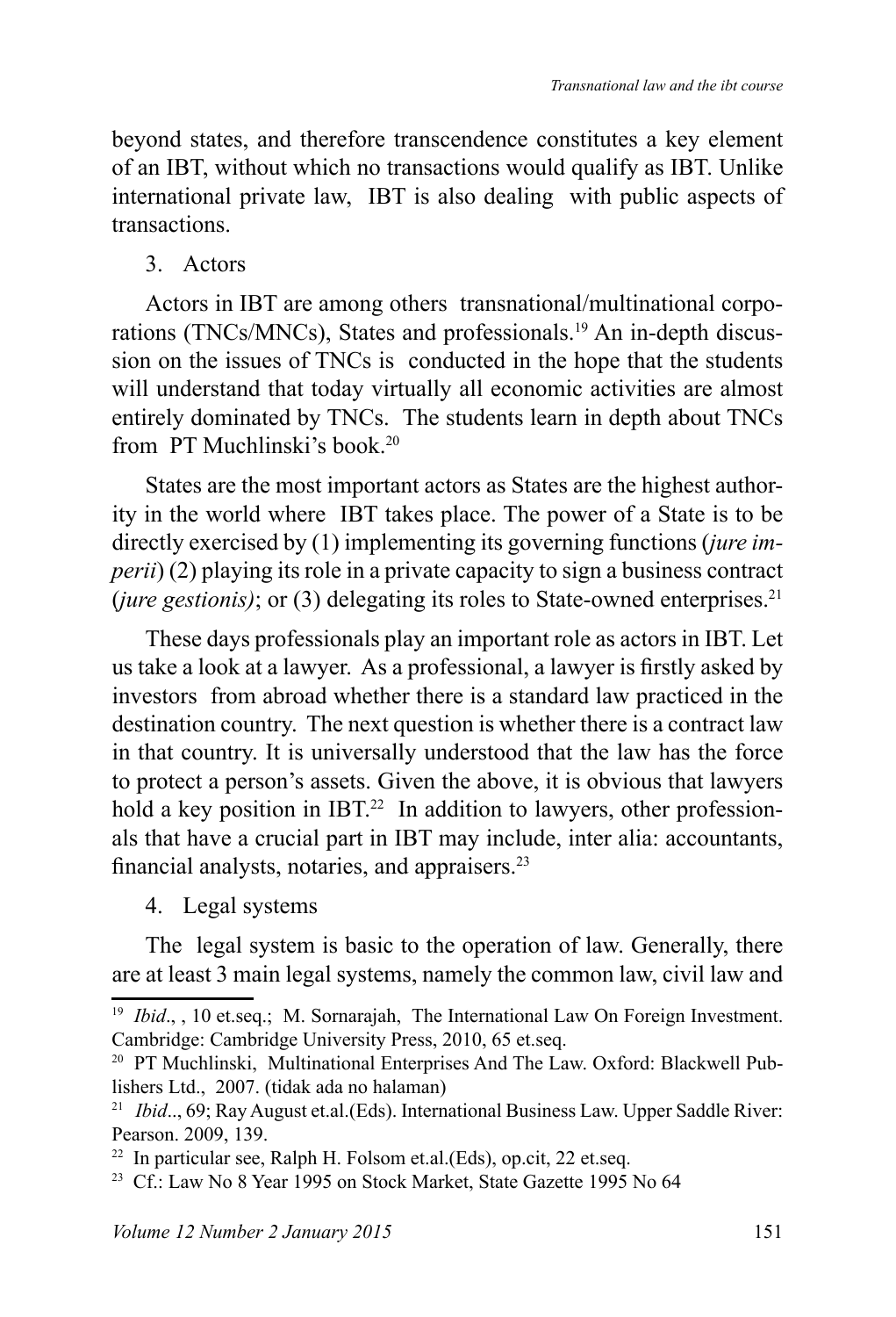*sharia* law..<sup>24</sup> Even though Indonesia in general adopts the civil law system, in the field of capital markets the common-law concepts of ownership and trust are governed in the capital market law<sup>25</sup>. More than that according to Gunawan Widjaja, the trust concept has been recognized in the Indonesian civil legal system.<sup>26</sup> Other examples of the prevalence of the common law are the common use of the title CEO to refer to the position of the top officer in a company, and managing director, the terms foreign to the Indonesian company law.

5 Choice of law

In parallel with the transnational law, IBT requires the parties to elect a certain jurisdiction. Therefore, it is important that the students be given the theories of choice of law. In addition, as a matter of fact, not all law faculties in Indonesia teach International private law in the undergraduate program

6 Personal status

In addition to the choice of law, personal status is also significant in IBT. In the famous Barcelona Traction Light, Power &  $Co<sup>29</sup>$ , the International Court of Justice has used the concept of juristic person (*badan hukum*) based on personal status.<sup>30</sup>

# 7. International commercial contracts

Contract is a very relevant subject in IBT. As a continuing legal institution, the IBT class will further explore the application of the contract concepts in the IBT practice, including the controversial issues between developed and developing countries such as the sanctity of con-

<sup>&</sup>lt;sup>24</sup> William F Fox, Jr. International Commercial Agreements. The Hague: Kluwer, 1998. 17-43

<sup>&</sup>lt;sup>25</sup> Law no.8/1995, *ibid..* 

<sup>&</sup>lt;sup>26</sup> See Gunawan Widjaja, *Transplantasi* Trusts. Jakarta: Rajawali Pers, 2008, published from his dissertation. (tidak ada no halaman)

<sup>&</sup>lt;sup>27</sup> Law. No. 40/2007 on Limited Company, State Gazette 2007 No 106

<sup>&</sup>lt;sup>28</sup> Mathilda Sumampouw, *Pilihan Hukum Sebagai Titik Pertalian Dalam Hukujm Perdjandjian Internasional*.Unpublished disseertaion, 1968; Ray August, Op.Cit., 148; Ralph H. Folsom et.al.(Eds.), Op.Cit, 1136 et.seq.

<sup>&</sup>lt;sup>29</sup> I.C.J. Reports 1970, 3; see.Ray August, Op.Cit., 175 et.seq.

<sup>&</sup>lt;sup>30</sup> For local textbook, see Sudargo Gautama, *Hukum Perdata Internasional*, Jakarta, Eresco/Alumni:.II/1 (1986); III/1 (1995).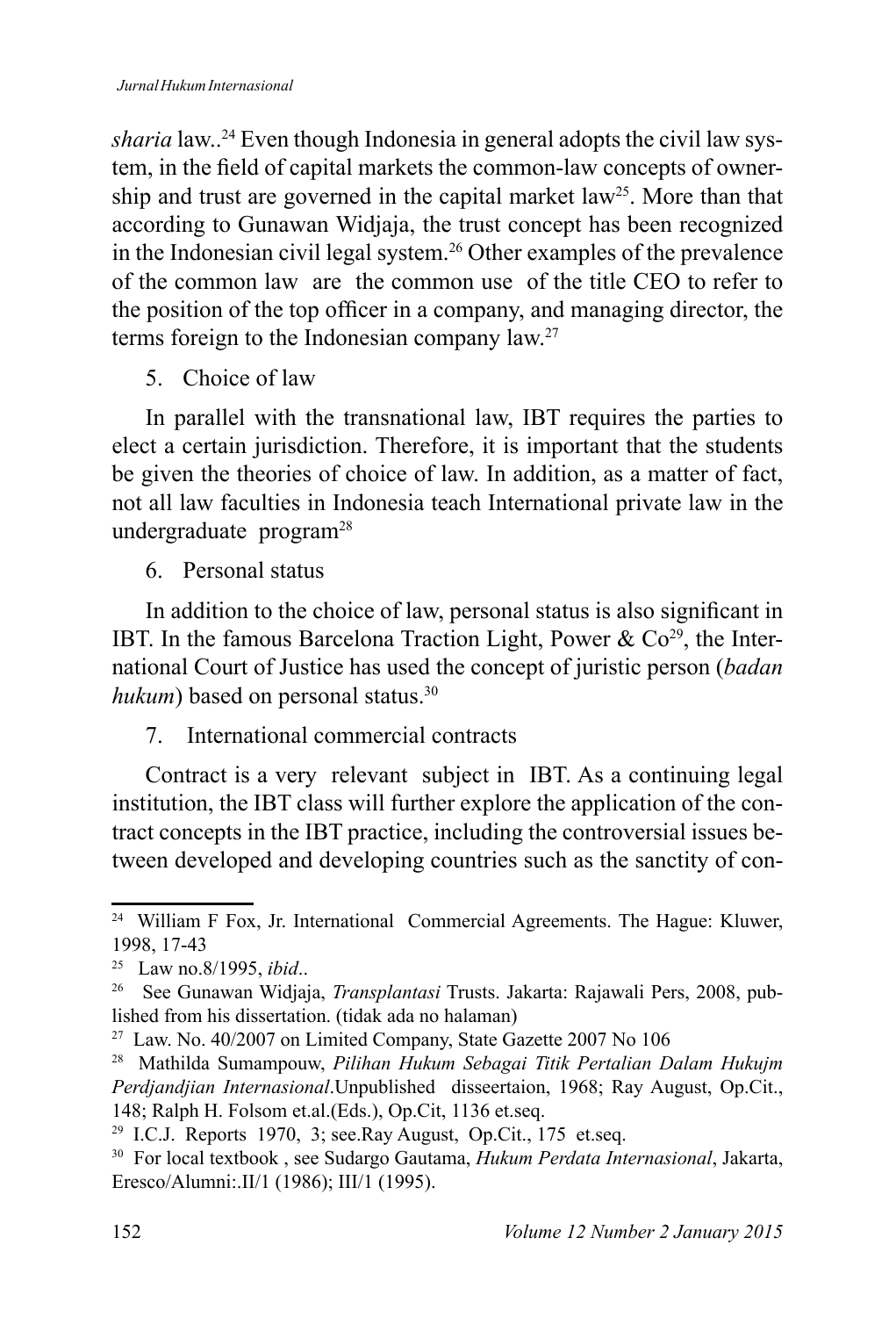tract, stabilization clause, renegotiation and nationalization as well. $31$ 

It is worth noting that based on Law no  $24/2009^{32}$ , all contracts must be written in Indonesian language. No doubt, we love our own language. But the obligation to use such a language in commercial contracts today, is another story. The Law is idealistic but difficult to implement –- realizing that business contracts contain various concepts that are mostly new to Indonesia. In practice various transactions are very much influenced by the practice in the US. Therefore it is a little bit non-sense if one should firstly draft a complicated international contract in Indonesian, then translate it into English. Indonesian language is very simple, it does not have sufficient words to support the  $L$ aw.

As a matter of fact, the court of west Jakarta in June 2013 has decided that an international contract not written in Indonesian language was invalid and cancelled. The case has been appealed. It is interesting to note that the judge refused the objection raised by the defendant in that the Law cannot be executed because the implementing regulations for the Law has not been issued. The important point according to the judge was that the concept has been contained in the Law.

The course allows the students to draw from their own experience. In general, the students are enthusiastic about the course – except those who do not have their undergraduate program in law. As touched above, these students often have difficulty in the discussion on contract issues.

8. Corporate actions

The students are also taught various contemporary corporate legal actions such as merger and acquisitions ("M&A") involving foreign elements. Nowadays, the M&A plays an important role in IBT.

9. Project financing

Project financing is now a common practice among companies to expand their business, even though this financing scheme is not new. The notion of project financing emanates from contemporary financial

<sup>&</sup>lt;sup>31</sup> PT Muchlinski, Op.Cit., 582 et.seq. Raph Folsom et.al. Op.Cit, 880 et.seq; William F Fox, Jr., Op.Cit, 224 et.seq.

<sup>&</sup>lt;sup>32</sup> Law no 24/2009 on the National Flag, Language, Emblem and Anthem State Gazette  $2009$  No  $109$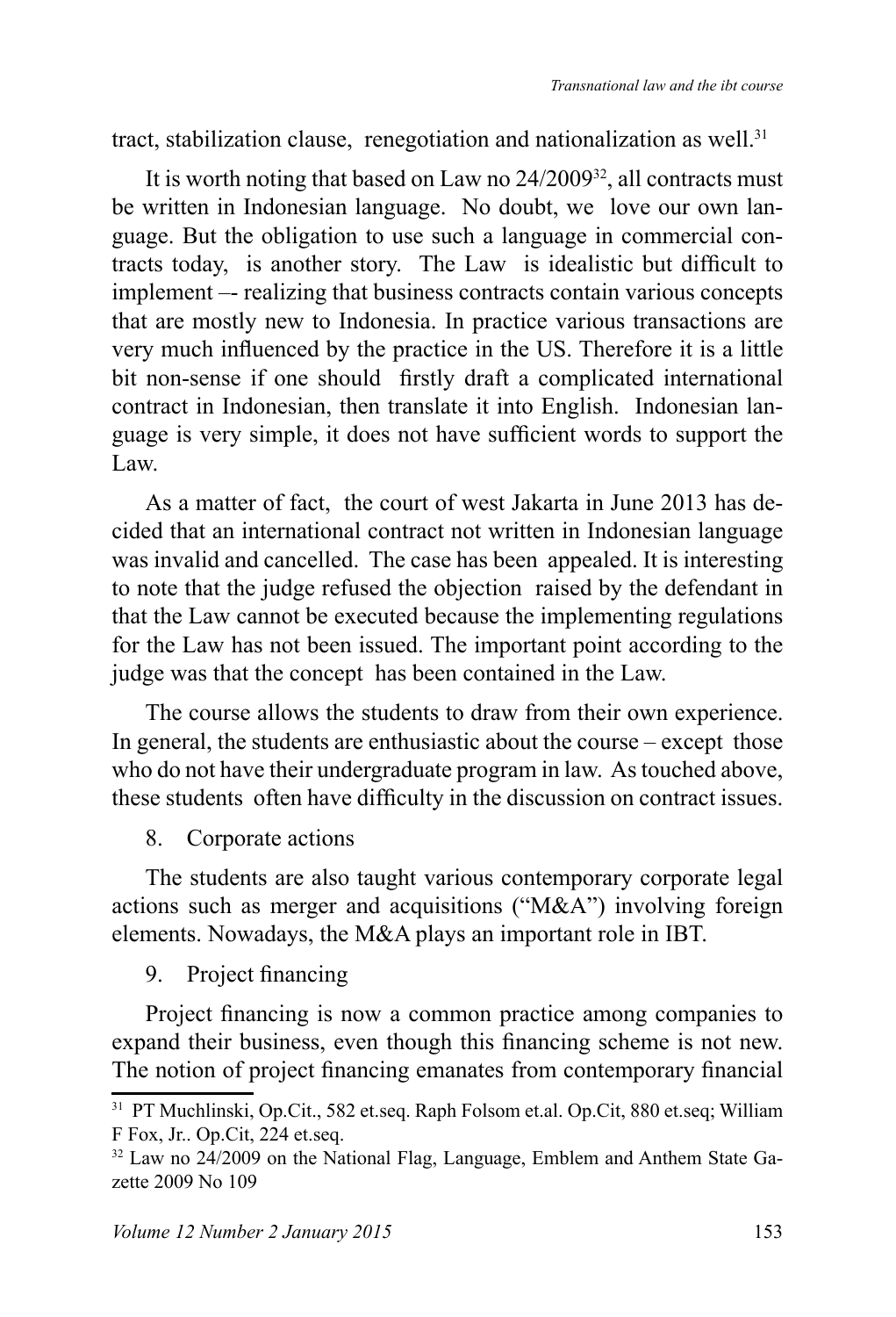engineering. The most notable distinction between traditional financing and the so-called project financing is that the project financing does not require the borrower to offer its assets as collateral but instead the project itself to secure the loan.

10. Export financing

Export is indispensable to the economic development of all countries in the world. It is therefore important that the course include topics of export financing for the students. $33$ 

# 11. Utilization of natural resources

Indonesia has abundant natural resources, and has specific legal schemes of their utilization, for both hydocarbon and hard minerals. However, the practice of the utilization has been widely criticized as not in line with the majority needs of the people. In the class, the legal aspects of this issue is discussed. The issue of production sharing contracts ("PSCs") for oil and gas, as well contract of works and government licensing for coal and minerals are the main legal topics.

As illustration, commenting the problems of contracts in natural resources, William Hogan et.al. mention natural resources as "the source of both prosperity and misery."<sup>34</sup>

# 12. Licensing

Licensing is an IBT type activity that does not move assets from one contry to the other country. Licensing is a current trend in expanding a company business and to the benefit of host countries. However, a licensee must be careful of bad conduct of a foreign licensor who inserts certain clauses in a licensing agreement for the linconsor's own benefits, and not in favor of the licensee. This practice may impede international trade and restrain transfer of technology.<sup>35</sup>

<sup>33</sup> Ralph H Folsom et. al.(Eds.), Op Cit., 490, et seq.

<sup>&</sup>lt;sup>34</sup> William Hogan et. al., *Contracts and Investment in Natural Resources*, in William Hogan and Federico Sturzenegger, The Natural Resources Trap.Cambridge: The MIT Press, 2010, 26.

<sup>&</sup>lt;sup>35</sup> Article 40, TRIPs Agreement; Ray August et.al.(Eds), Op.Cit., 493-512; Ralph H Folsom et.al.(Eds), Op.Cit, 28-29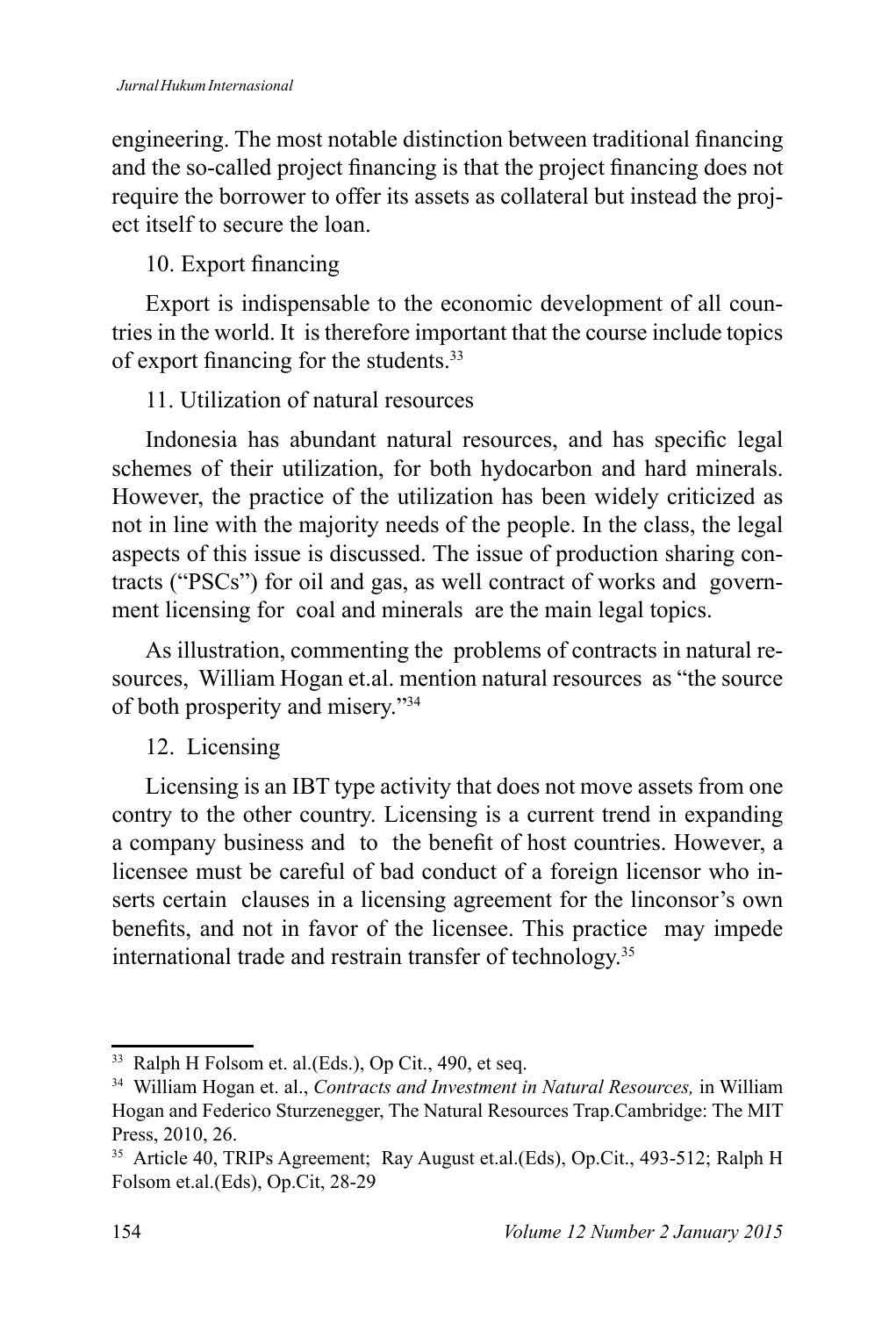#### 13. Dispute settlement

The law serves not only in times of "peace", but also in times of "war". This topic allows the students to gain knowledge and practice in the settlement of disputes in different ways. The students are introduced to at least 5 methods of dispute settlement, namely through diplomatic channel, ICJ, IDSID arbitration, WTO Dispute Settlement Understanding scheme and regular arbitration.<sup>36</sup> The 1958 New York Convention is discussed, including the concept of "public policy" and "foreign policy".<sup>37</sup>

# **C. Course Materials and Research**

The students are not required to buy text books as they are provided, some from library, some from the lecturer's collection. In addition to books, they will get hand-outs mostly in the form of law journals published by wellknown US and European universities. Guest lecturers are to deliver their course materials.

Instead of taking mid-semester test, the students are requested to do simple research, including summarizing articles, journals or essays. They will be graded for their works.

# **D.** All Laws

As in transnational law, we discuss all transactions which by their nature involve various laws, whether international or local. As regards the national law, certain laws such as the company, bankruptcy, investment, immigration, foreign exchanges laws are most frequently discussed. As a result, the students taking IBT must have a good mastery of the above subjects; otherwise, they will have difficulty following the class discussion.

It can be said that IBT is a kind of *capita selecta*. Hence, I make the courses interchangeable, or I occasionally include some other legal issues, for example courses relating to transnational corruption, environment, labor protection and antitrust.

<sup>&</sup>lt;sup>36</sup> Ray August, Op.Cit., 107

<sup>&</sup>lt;sup>37</sup> Ralph H.Folsom, Op.Cit., 1132 et.seq.; in general see *Ibid*, 1058 et. seq.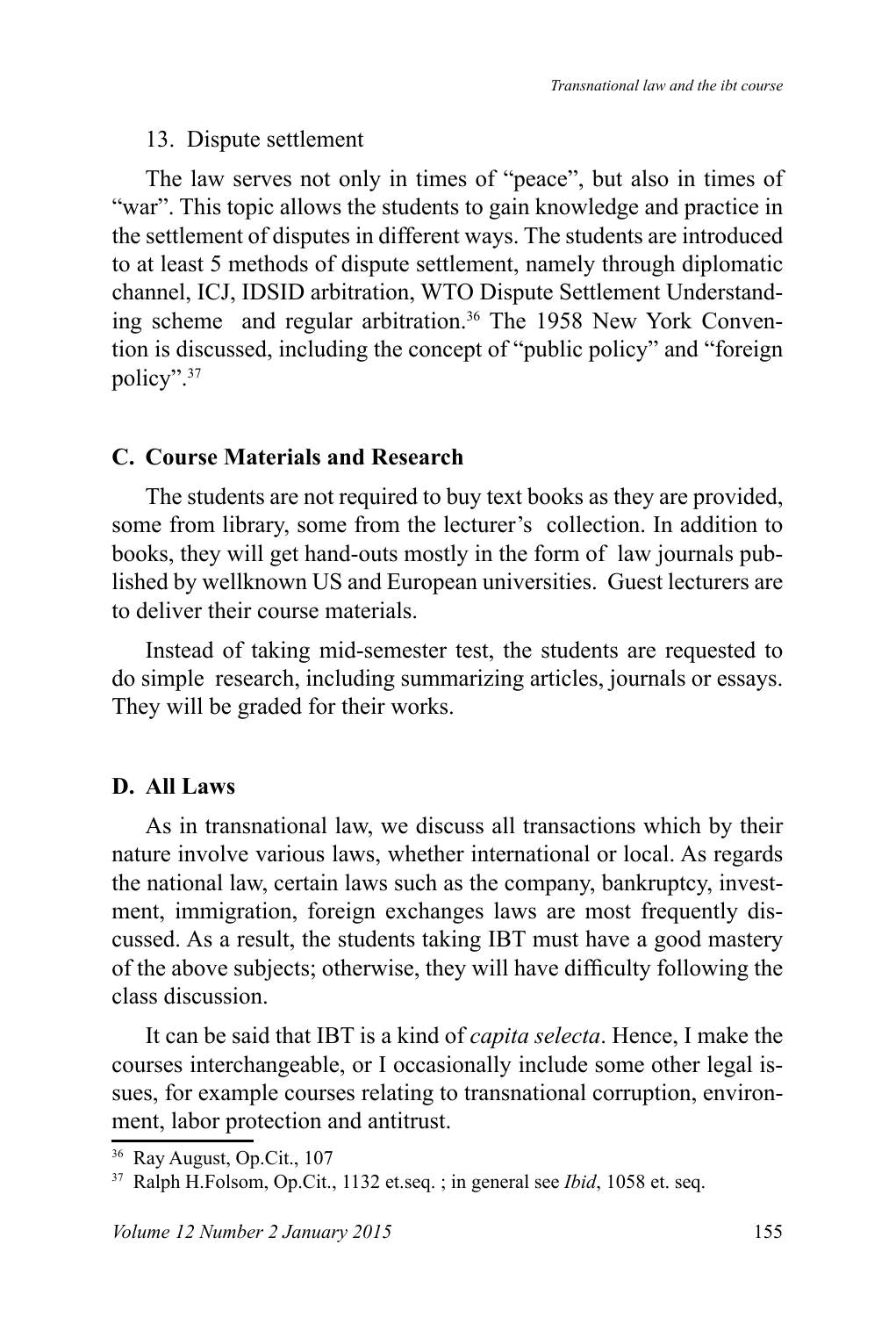#### **E. Commercial Activities**

Instead of dealing with transnational law in general, IBT at FLUI is only concerned with the commercial nature of the transnational law. Therefore any transactions made by a public institution involving noncommercial transactions are not within the realm of IBT*.* In relation to this commercial issue as the scope of IBT, one might be reminiscent of Prof Detlev Vagts' remarks on the publication of his Transnational Legal Problems:

This volume is intended to provide the teaching materials needed for a course in transnational business problems. It was in effect the spin off from the coursebook, **Transnational Legal Problems**, developed from three editions by Professor Steiner and myself*. 38*

#### **F.** Big Class

The IBT course is among few classes with a great number of participants. This is a big class with the students from different departments: Economic Law, Transnational Law and International Trade. The IBT course is offered each semester on a twice-a-year basis. On average, around 80-120 students enroll in the course for each semester. Therefore, to ensure an effective learning process, the students are generally divided in two on 3 parallel classes.

The IBT teaching applies the Socratic method, which requires the students to be active. Kindly note that I have been assisted by one assistant and, in addition I got an honor to have two foreign guest lecturers, who are practicing lawyers in a big law firm in Jakarta.

# **II. CONCLUSION**

This article concludes that transnational law is today an important basis to give understanding to the students on how law makes guidance and fence for commercial transactions across the border, as Prof Harold Koh writes: "There is much more that can be said, but it should be ob-

Detlev F Vagts, Transnational Business Problems. New York: The Foundation Press, xix, 1986